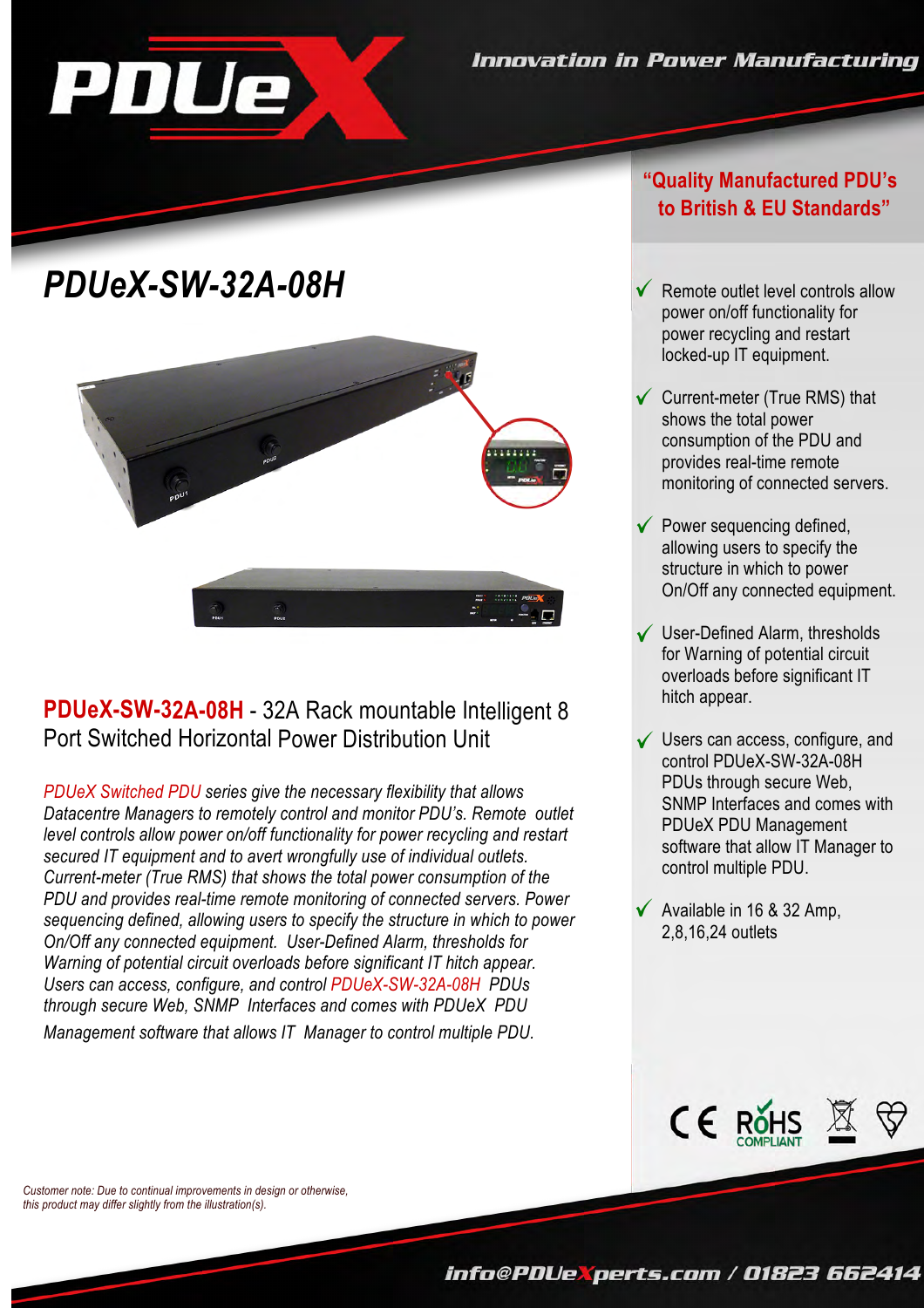Innovation in Power Manufacturing



### **PDUeX-SW-32A-08H Features & Specifications**

| Features                       | <b>Current meter</b>   | <b>Digital true RMS current meter</b>                                                                                                                                                |  |
|--------------------------------|------------------------|--------------------------------------------------------------------------------------------------------------------------------------------------------------------------------------|--|
|                                | <b>Power monitor</b>   | Remote total power monitoring by meter                                                                                                                                               |  |
|                                | <b>Monitor</b>         | Web, SNMP, Free bundle software                                                                                                                                                      |  |
|                                | <b>Protocols</b>       | Http, Https, SNMP, DHCP, UDP                                                                                                                                                         |  |
|                                | Outlet control         | Individual outlet control                                                                                                                                                            |  |
|                                | Power delay            | Power ON/OFF sequence can be defined                                                                                                                                                 |  |
|                                | Alarm thresholds       | User-defined alarm thresholds for warning                                                                                                                                            |  |
| Specification<br>General       | Output                 | 8x IEC320 C13                                                                                                                                                                        |  |
|                                | Input                  | IEC320 C20 inlet; Enclosed IEC320 C19 to C20 3 meter power cord                                                                                                                      |  |
|                                | <b>SSL indication</b>  | <b>1x Yellow LED</b>                                                                                                                                                                 |  |
|                                | <b>DHCP</b> indication | 1x Green LED                                                                                                                                                                         |  |
|                                | <b>Output status</b>   | 8x Red LED                                                                                                                                                                           |  |
| Communication                  | <b>Network</b>         | 1x RJ45 for Ethernet                                                                                                                                                                 |  |
|                                | <b>Current meter</b>   | 3 Digit/7 segment reader for True RMS meter<br>Range $0A - 20A$<br>$\blacktriangleright$<br><b>Resolution: 0.1A</b><br>≯<br>$\blacktriangleright$<br>Precision $\pm$ 2% / $\pm$ 01.A |  |
| <b>Operation</b>               | <b>Nominal voltage</b> | <b>230V</b>                                                                                                                                                                          |  |
|                                | <b>Voltage</b>         | $200V - 240V$ full range                                                                                                                                                             |  |
|                                | <b>Frequency</b>       | 50/60HZ full range                                                                                                                                                                   |  |
|                                | Max output current     | <b>16A</b>                                                                                                                                                                           |  |
|                                | Temperature            | $0c^{\circ} - 40c^{\circ}$                                                                                                                                                           |  |
|                                | <b>Humidity</b>        | $0\% - 90\%$                                                                                                                                                                         |  |
|                                | <b>Size</b>            | 440mm x 44mm x 950mm                                                                                                                                                                 |  |
|                                | Weight                 | 2kg                                                                                                                                                                                  |  |
| Regulatory<br><b>Approvals</b> | <b>ICES-003</b>        | CE, EN 55022 Class A, EN 55024,EN 61000-3-2,EN 61000-3-3 C-Tick AS/NZS CISPR 22: 2006 FCC Part 15 Class A,                                                                           |  |



Hardwired to 3m tri core 4mm lead with 32A Commando